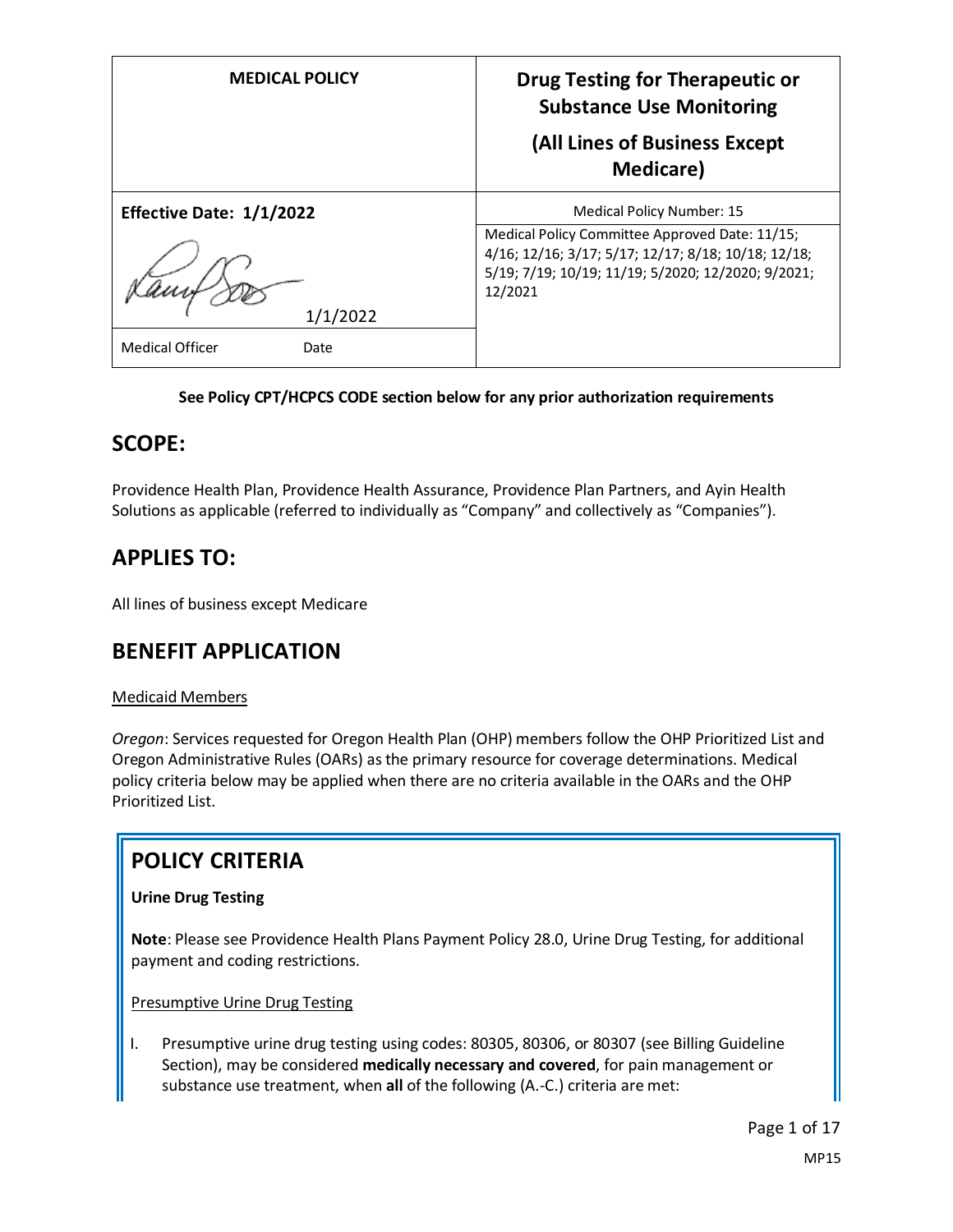## **(All Lines of Business Except Medicare)**

- A. Drug misuse, use or diversion is suspected; **and**
- B. Clinical documentation indicates how test results will impact treatment planning; **and**
- C. Testing is ordered by the treating provider.
- II. Presumptive urine drug testing is considered **not medically necessary and is not covered** when criterion I., above is not met.

#### Definitive Urine Drug Testing

- III. Definitive urine drug testing using codes G0480 (see Billing Guideline Section) may be considered **medically necessary and covered** when **all** of the following (A.-E.) criteria are met:
	- A. Drug misuse or use is suspected; **and**
	- B. Clinical documentation indicates how test results will impact clinical decision making and treatment planning; **and**
	- C. Testing is ordered by the treating provider; **and**
	- D. An unexpected presumptive test warrants further, specific definitive testing; **and**
	- E. Definitive testing must be performed within 48 hours after the aberrant presumptive test.
- IV. Definitive urine drug testing is considered **not medically necessary and is not covered** when criterion III. above is not met.
- V. Definitive urine drug testing of more than 7 drug classes, or broad-spectrum definitive testing, (e.g., 0051U, G0481, G0482, G0483, G0659) is considered **not medically necessary and is not covered**.

#### **Non-Covered Services**

VI. The following urine drug testing is considered **not medically necessary and is not covered**:

- A. Mandated drug testing (e.g., testing required by a court-order, employment drug screening, or screening for a commercial driver's license)
- B. Residential monitoring
- C. Specimen validity testing
- VII. The use of oral fluid or hair samples for drug testing is considered **not medically necessary and is not covered** for all indications.

Link t[o Policy Summary](#page-13-0)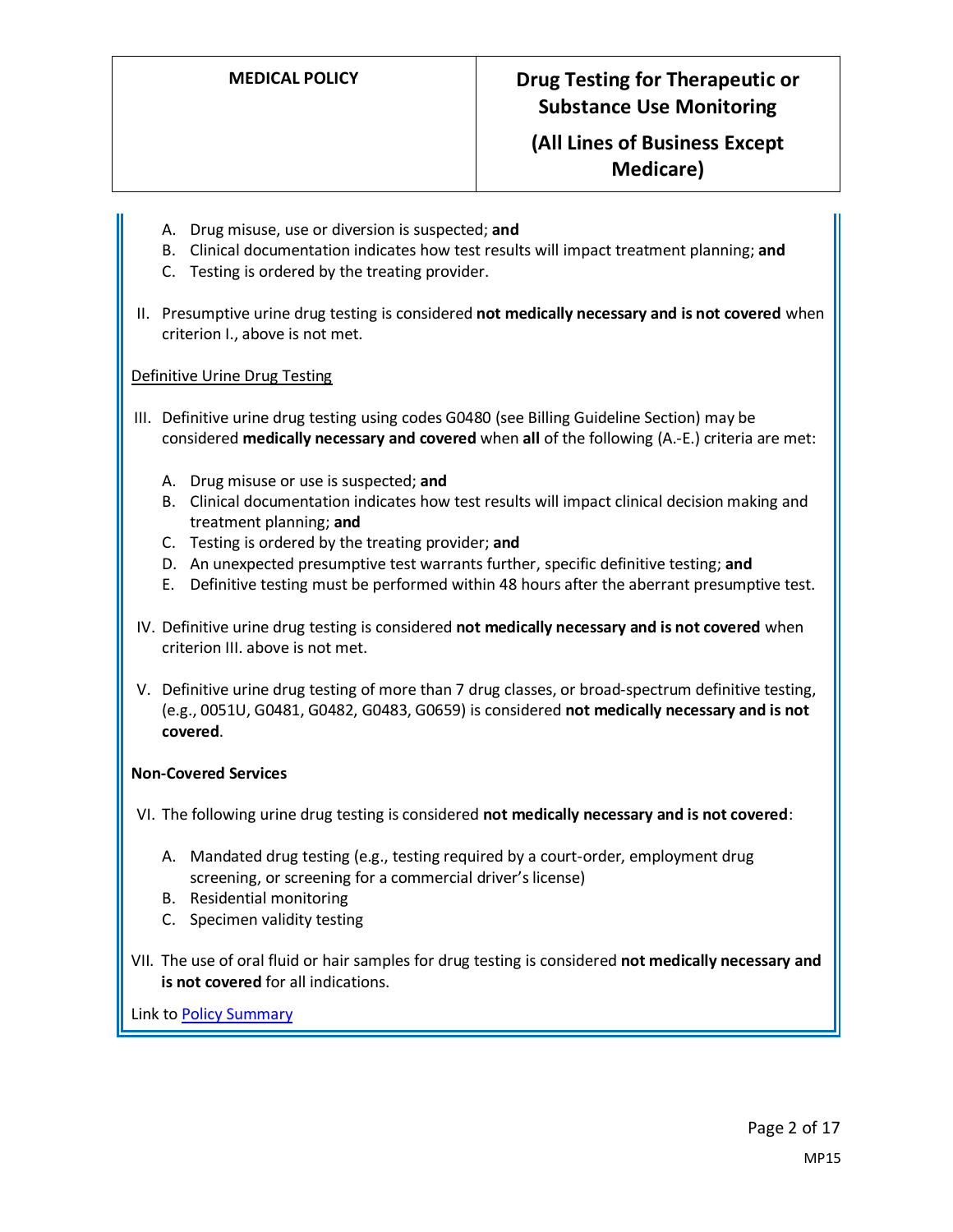## **(All Lines of Business Except Medicare)**

## **BILLING GUIDELINES**

- The following laboratory codes are not to be used for testing of drug analytes and are therefore NOT appropriate to use for urine drug testing:
	- $0$  82541 82544
	- o 83789
- The following codes may not be billed individually, as this is not the least costly alternative for drug screening:
	- o 80323 80335
	- $O$  80337 80350
	- o 80352 80374

#### **Presumptive Testing**

- Presumptive testing must precede definitive testing. Definitive testing must be performed within 48 hours after the aberrant presumptive test.
- Only 1 of the 3 presumptive tests may be billed per day.
- Only 1 unit per date of service may be billed.

#### **Definitive Testing**

- Definitive testing should be used to confirm an aberrant presumptive test and should be specific and targeted to each patient's clinical scenario. Therefore, broad-spectrum definitive testing of more than 7 classes of drugs is not medically necessary and is not covered.
- Only 1 unit per date of service may be billed.

## **CPT/HCPCS CODES**

| <b>All Lines of Business Except Medicare</b> |                                                                                                                                                                                                                                                                                         |  |
|----------------------------------------------|-----------------------------------------------------------------------------------------------------------------------------------------------------------------------------------------------------------------------------------------------------------------------------------------|--|
| No Prior Authorization Required              |                                                                                                                                                                                                                                                                                         |  |
| <b>Presumptive Urine Drug Testing</b>        |                                                                                                                                                                                                                                                                                         |  |
| 80305                                        | Drug test(s), presumptive, any number of drug classes, any number of devices or<br>procedures (eg, immunoassay); capable of being read by direct optical observation<br>only (eg, dipsticks, cups, cards, cartridges) includes sample validation when<br>performed, per date of service |  |
| 80306                                        | Drug test(s), presumptive, any number of drug classes, any number of devices or<br>procedures (eg, immunoassay); read by instrument assisted direct optical observation                                                                                                                 |  |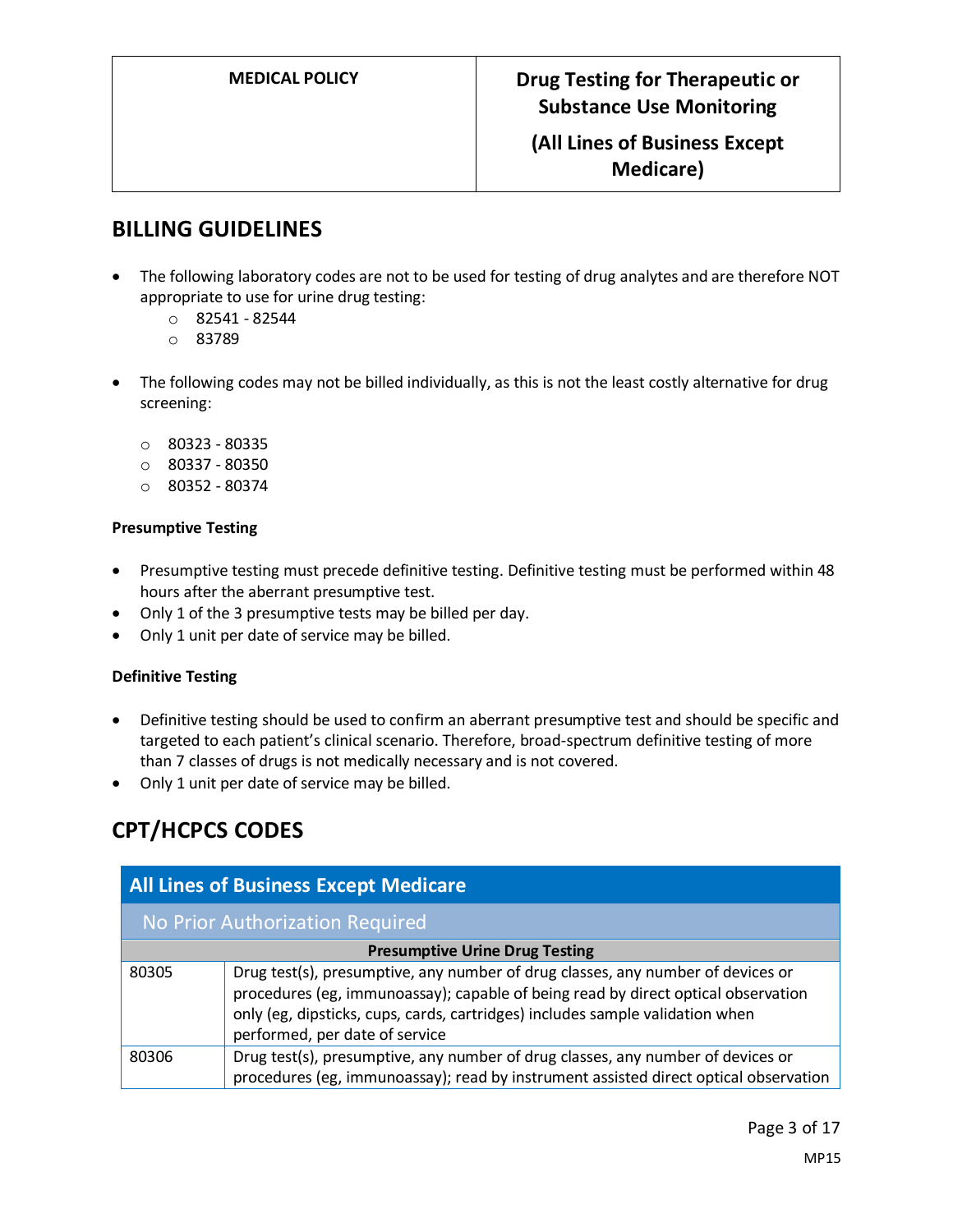# **(All Lines of Business Except Medicare)**

|             | (eg, dipsticks, cups, cards, cartridges), includes sample validation when performed,<br>per date of service                                                                                                                                                                                                                                                                                                                                                                                                                                                                                                                                                                                                                                                                                                                                                                                                                              |
|-------------|------------------------------------------------------------------------------------------------------------------------------------------------------------------------------------------------------------------------------------------------------------------------------------------------------------------------------------------------------------------------------------------------------------------------------------------------------------------------------------------------------------------------------------------------------------------------------------------------------------------------------------------------------------------------------------------------------------------------------------------------------------------------------------------------------------------------------------------------------------------------------------------------------------------------------------------|
| 80307       | Drug test(s), presumptive, any number of drug classes, any number of devices or<br>procedures, by instrument chemistry analyzers (eg, utilizing immunoassay [eg, EIA,<br>ELISA, EMIT, FPIA, IA, KIMS, RIA]), chromatography (eg, GC, HPLC), and mass<br>spectrometry either with or without chromatography, (eg, DART, DESI, GC-MS, GC-<br>MS/MS, LC-MS, LC-MS/MS, LDTD, MALDI, TOF) includes sample validation when<br>performed, per date of service                                                                                                                                                                                                                                                                                                                                                                                                                                                                                   |
|             | <b>Definitive Urine Drug Testing</b>                                                                                                                                                                                                                                                                                                                                                                                                                                                                                                                                                                                                                                                                                                                                                                                                                                                                                                     |
| G0480       | Drug test(s), definitive, utilizing (1) drug identification methods able to identify<br>individual drugs and distinguish between structural isomers (but not necessarily<br>stereoisomers), including, but not limited to GC/MS (any type, single or tandem) and<br>LC/MS (any type, single or tandem and excluding immunoassays (e.g., IA, EIA, ELISA,<br>EMIT, FPIA) and enzymatic methods (eg, alcohol dehydrogenase)), (2) stable isotope<br>or other universally recognized internal standards in all samples (e.g., to control for<br>matrix effects, interferences and variations in signal strength), and (3) method or<br>drug-specific calibration and matrix-matched quality control material (e.g., to control<br>for instrument variations and mass spectral drift); qualitative or quantitative, all<br>sources, includes specimen validity testing, per day; 1-7 drug class(es), including<br>metabolite(s) if performed) |
| Not covered |                                                                                                                                                                                                                                                                                                                                                                                                                                                                                                                                                                                                                                                                                                                                                                                                                                                                                                                                          |
| 0006U       | Prescription drug monitoring, 120 or more drugs and substances, definitive tandem<br>mass spectrometry with chromatography, urine, qualitative report of presence<br>(including quantitative levels, when detected) or absence of each drug or substance<br>with description and severity of potential interactions, with identified substances, per<br>date of service                                                                                                                                                                                                                                                                                                                                                                                                                                                                                                                                                                  |
| 0007U       | Drug test(s), presumptive, with definitive confirmation of positive results, any number<br>of drug classes, urine, includes specimen verification including DNA authentication in<br>comparison to buccal DNA, per date of service                                                                                                                                                                                                                                                                                                                                                                                                                                                                                                                                                                                                                                                                                                       |
| 0011U       | Prescription drug monitoring, evaluation of drugs present by LC-MS/MS, using oral<br>fluid, reported as a comparison to an estimated steady-state range, per date of<br>service including all drug compounds and metabolites                                                                                                                                                                                                                                                                                                                                                                                                                                                                                                                                                                                                                                                                                                             |
| 0020U       | Drug test(s), presumptive, with definitive confirmation of positive results, any number<br>of drug classes, urine, with specimen verification including DNA authentication in<br>comparison to buccal DNA, per date of service                                                                                                                                                                                                                                                                                                                                                                                                                                                                                                                                                                                                                                                                                                           |
| 0051U       | Prescription drug monitoring, evaluation of drugs present by liquid chromatography<br>tandem mass spectrometry (LC-MS/MS), urine or blood, 31 drug panel, reported as<br>quantitative results, detected or not detected, per date of service                                                                                                                                                                                                                                                                                                                                                                                                                                                                                                                                                                                                                                                                                             |
| 0082U       | Drug test(s), definitive, 90 or more drugs or substances, definitive chromatography<br>with mass spectrometry, and presumptive, any number of drug classes, by instrument<br>chemistry analyzer (utilizing immunoassay), urine, report of presence or absence of                                                                                                                                                                                                                                                                                                                                                                                                                                                                                                                                                                                                                                                                         |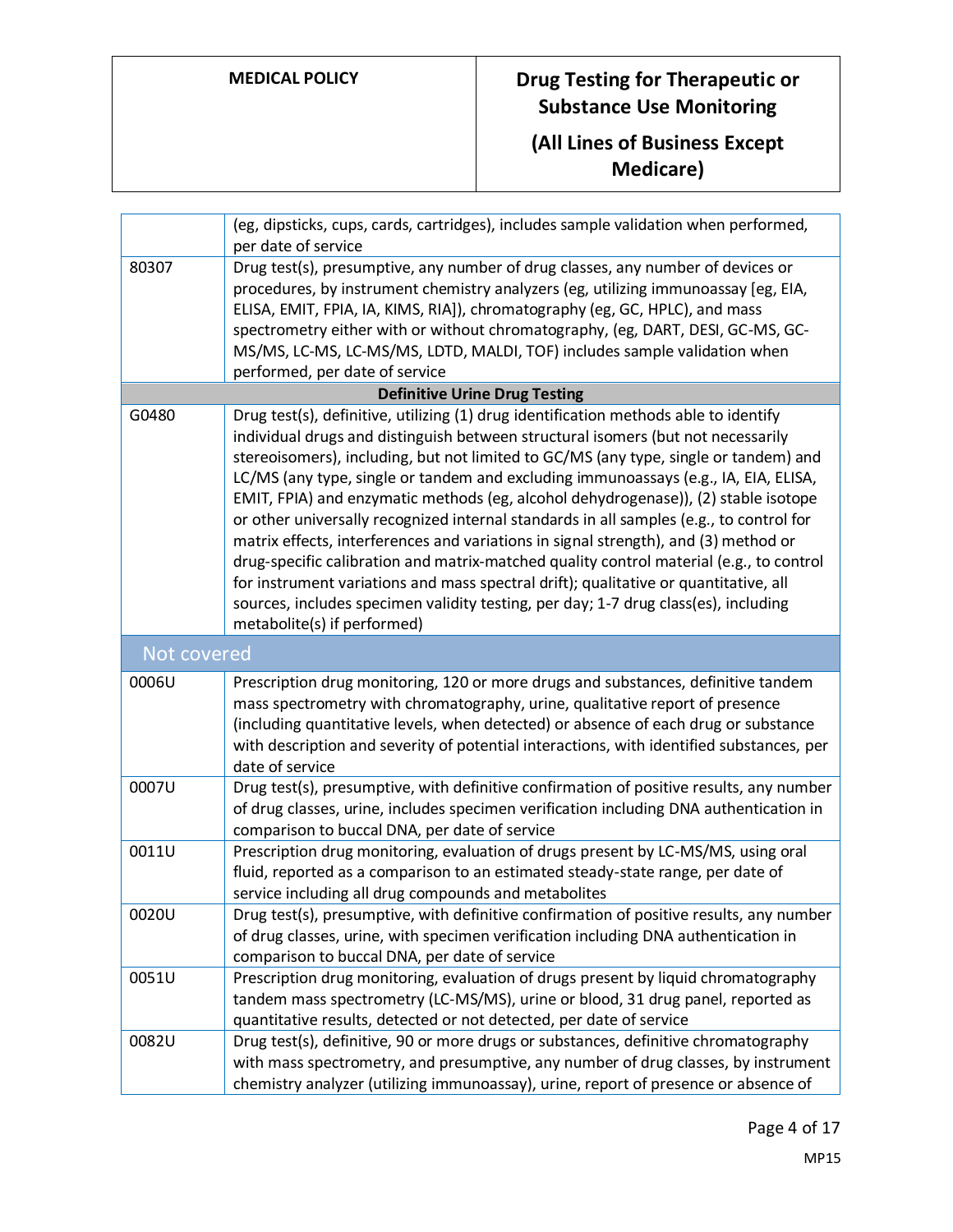# **(All Lines of Business Except Medicare)**

|       | each drug, drug metabolite or substance with description and severity of significant<br>interactions per date of service                                                                                                                                                                         |
|-------|--------------------------------------------------------------------------------------------------------------------------------------------------------------------------------------------------------------------------------------------------------------------------------------------------|
| 0093U | Prescription drug monitoring, evaluation of 65 common drugs by LC-MS/MS, urine,<br>each drug reported detected or not detected                                                                                                                                                                   |
| 0116U | Prescription drug monitoring, enzyme immunoassay of 35 or more drugs confirmed<br>with LC-MS/MS, oral fluid, algorithm results reported as a patient-compliance<br>measurement with risk of drug to drug interactions for prescribed medications                                                 |
| 0143U | Drug assay, definitive, 120 or more drugs or metabolites, urine, quantitative liquid<br>chromatography with tandem mass spectrometry (LC-MS/MS) using multiple reaction<br>monitoring (MRM), with drug or metabolite description, comments including sample<br>validation, per date of service   |
| 0144U | Drug assay, definitive, 160 or more drugs or metabolites, urine, quantitative liquid<br>chromatography with tandem mass spectrometry (LC-MS/MS) using multiple reaction<br>monitoring (MRM), with drug or metabolite description, comments including sample<br>validation, per date of service   |
| 0145U | Drug assay, definitive, 65 or more drugs or metabolites, urine, quantitative liquid<br>chromatography with tandem mass spectrometry (LC-MS/MS) using multiple reaction<br>monitoring (MRM), with drug or metabolite description, comments including sample<br>validation, per date of service    |
| 0146U | Drug assay, definitive, 80 or more drugs or metabolites, urine, by quantitative liquid<br>chromatography with tandem mass spectrometry (LC-MS/MS) using multiple reaction<br>monitoring (MRM), with drug or metabolite description, comments including sample<br>validation, per date of service |
| 0147U | Drug assay, definitive, 85 or more drugs or metabolites, urine, quantitative liquid<br>chromatography with tandem mass spectrometry (LC-MS/MS) using multiple reaction<br>monitoring (MRM), with drug or metabolite description, comments including sample<br>validation, per date of service    |
| 0148U | Drug assay, definitive, 100 or more drugs or metabolites, urine, quantitative liquid<br>chromatography with tandem mass spectrometry (LC-MS/MS) using multiple reaction<br>monitoring (MRM), with drug or metabolite description, comments including sample<br>validation, per date of service   |
| 0149U | Drug assay, definitive, 60 or more drugs or metabolites, urine, quantitative liquid<br>chromatography with tandem mass spectrometry (LC-MS/MS) using multiple reaction<br>monitoring (MRM), with drug or metabolite description, comments including sample<br>validation, per date of service    |
| 0150U | Drug assay, definitive, 120 or more drugs or metabolites, urine, quantitative liquid<br>chromatography with tandem mass spectrometry (LC-MS/MS) using multiple reaction<br>monitoring (MRM), with drug or metabolite description, comments including sample<br>validation, per date of service   |
| 0227U | Drug assay, presumptive, 30 or more drugs or metabolites, urine, liquid<br>chromatography with tandem mass spectrometry (LC-MS/MS) using multiple reaction<br>monitoring (MRM), with drug or metabolite description, includes sample validation                                                  |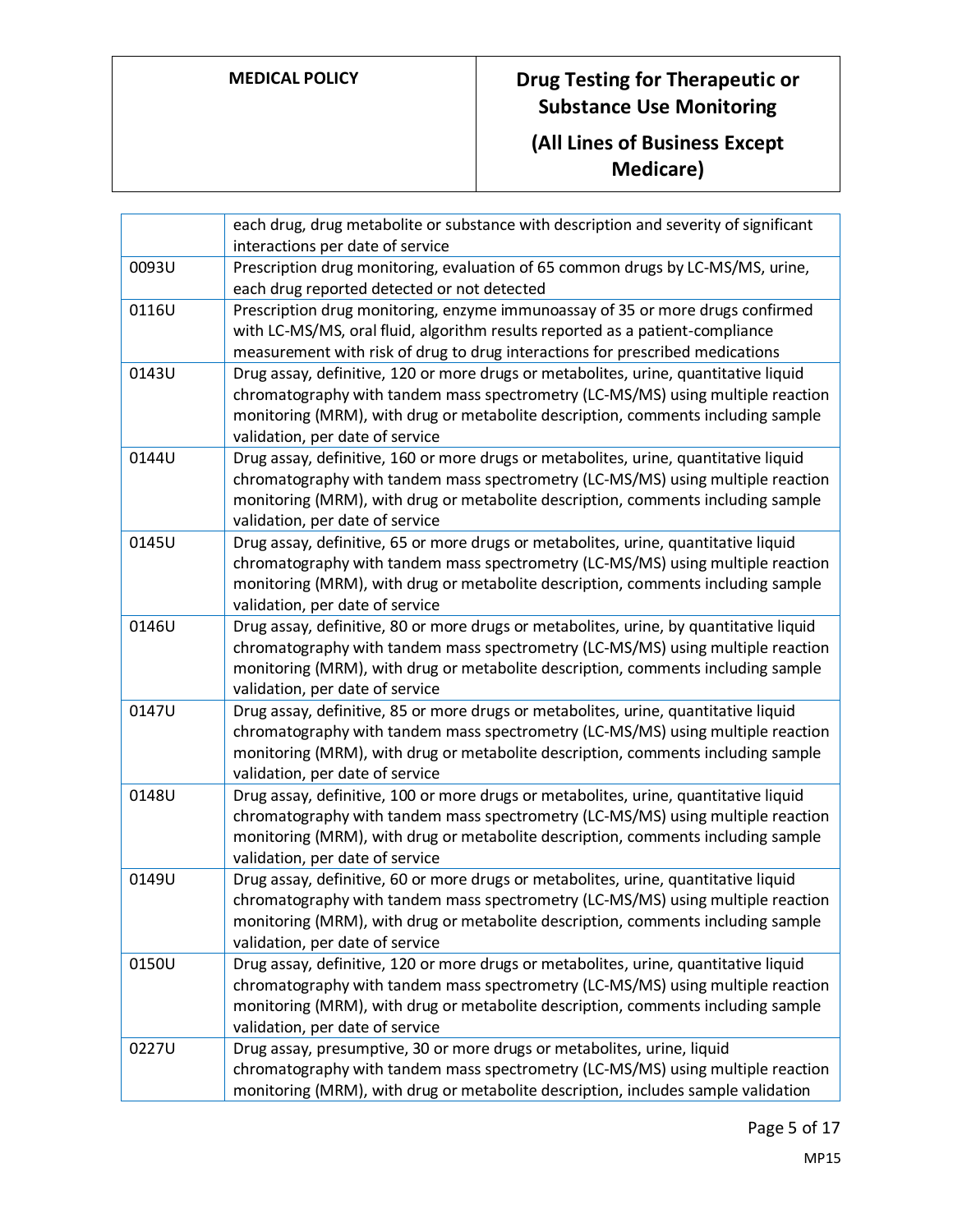# **MEDICAL POLICY Drug Testing for Therapeutic or Substance Use Monitoring (All Lines of Business Except Medicare)**

| G0481 | Drug test(s), definitive, utilizing (1) drug identification methods able to identify<br>individual drugs and distinguish between structural isomers (but not necessarily<br>stereoisomers), including, but not limited to GC/MS (any type, single or tandem) and<br>LC/MS (any type, single or tandem and excluding immunoassays (e.g., IA, EIA, ELISA,<br>EMIT, FPIA) and enzymatic methods (eg, alcohol dehydrogenase)), (2) stable isotope<br>or other universally recognized internal standards in all samples (e.g., to control for<br>matrix effects, interferences and variations in signal strength), and (3) method or<br>drug-specific calibration and matrix-matched quality control material (e.g., to control<br>for instrument variations and mass spectral drift); qualitative or quantitative, all<br>sources, includes specimen validity testing, per day; 8-14 drug class(es), including<br>metabolite(s) if performed       |
|-------|------------------------------------------------------------------------------------------------------------------------------------------------------------------------------------------------------------------------------------------------------------------------------------------------------------------------------------------------------------------------------------------------------------------------------------------------------------------------------------------------------------------------------------------------------------------------------------------------------------------------------------------------------------------------------------------------------------------------------------------------------------------------------------------------------------------------------------------------------------------------------------------------------------------------------------------------|
| G0482 | Drug test(s), definitive, utilizing (1) drug identification methods able to identify<br>individual drugs and distinguish between structural isomers (but not necessarily<br>stereoisomers), including, but not limited to GC/MS (any type, single or tandem) and<br>LC/MS (any type, single or tandem and excluding immunoassays (e.g., IA, EIA, ELISA,<br>EMIT, FPIA) and enzymatic methods (eg, alcohol dehydrogenase)), (2) stable isotope<br>or other universally recognized internal standards in all samples (e.g., to control for<br>matrix effects, interferences and variations in signal strength), and (3) method or<br>drug-specific calibration and matrix-matched quality control material (e.g., to control<br>for instrument variations and mass spectral drift); qualitative or quantitative, all<br>sources, includes specimen validity testing, per day; 15-21 drug class(es), including<br>metabolite(s) if performed      |
| G0483 | Drug test(s), definitive, utilizing (1) drug identification methods able to identify<br>individual drugs and distinguish between structural isomers (but not necessarily<br>stereoisomers), including, but not limited to GC/MS (any type, single or tandem) and<br>LC/MS (any type, single or tandem and excluding immunoassays (e.g., IA, EIA, ELISA,<br>EMIT, FPIA) and enzymatic methods (eg, alcohol dehydrogenase)), (2) stable isotope<br>or other universally recognized internal standards in all samples (e.g., to control for<br>matrix effects, interferences and variations in signal strength), and (3) method or<br>drug-specific calibration and matrix-matched quality control material (e.g., to control<br>for instrument variations and mass spectral drift); qualitative or quantitative, all<br>sources, includes specimen validity testing, per day; 22 or more drug class(es),<br>including metabolite(s) if performed |
| G0659 | Drug test(s), definitive, utilizing drug identification methods able to identify individual<br>drugs and distinguish between structural isomers (but not necessarily stereoisomers),<br>including but not limited to GC/MS (any type, single or tandem) and LC/MS (any type,<br>single or tandem), excluding immunoassays (eg, IA, EIA, ELISA, EMIT, FPIA) and<br>enzymatic methods (eg, alcohol dehydrogenase), performed without method or drug-<br>specific calibration, without matrix-matched quality control material, or without use<br>of stable isotope or other universally recognized internal standard(s) for each drug,<br>drug metabolite or drug class per specimen; qualitative or quantitative, all sources,<br>includes specimen validity testing, per day, any number of drug classes                                                                                                                                       |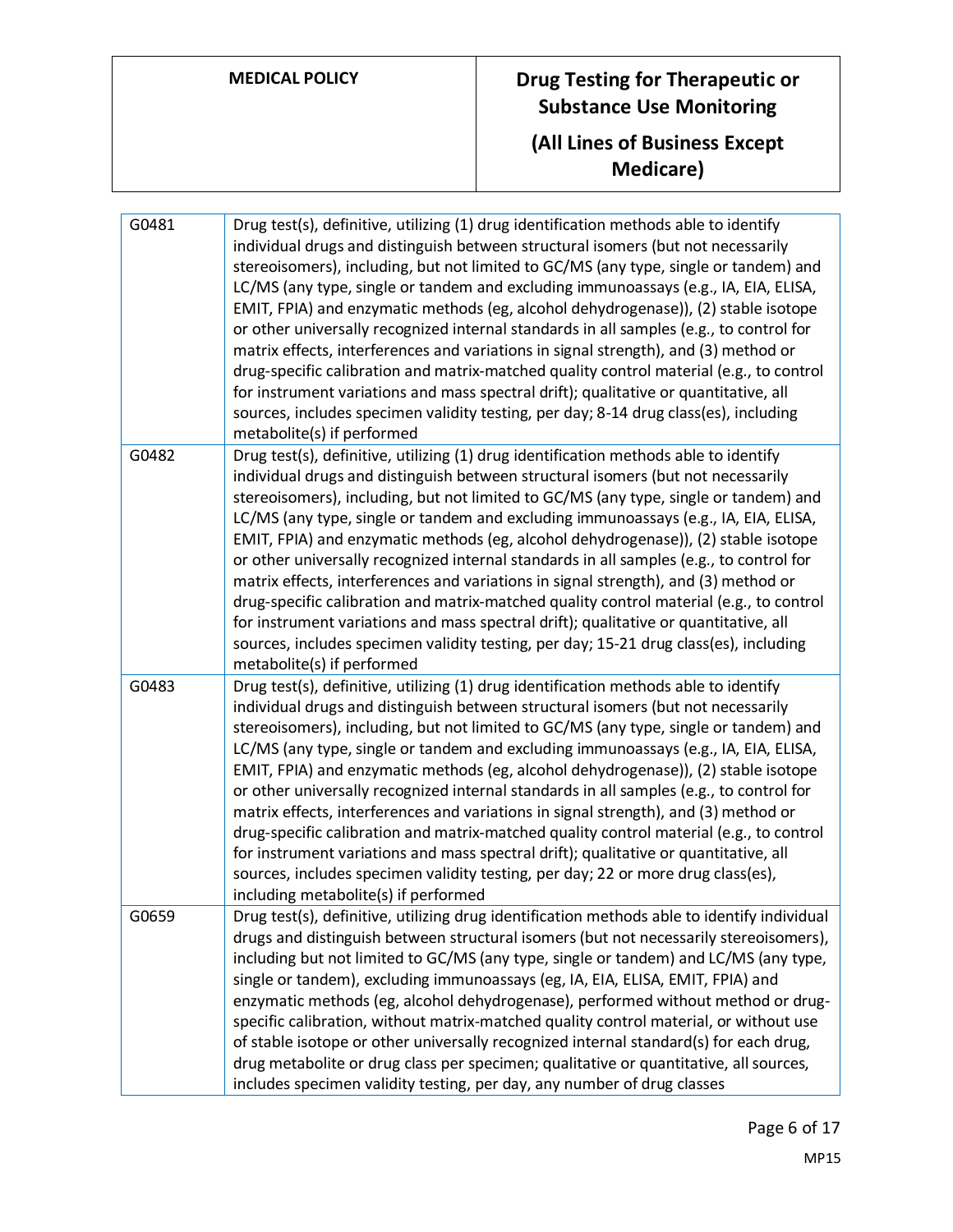## **(All Lines of Business Except Medicare)**

| H0003                                                                                                                                                                                                                             | Alcohol and/or drug screening; laboratory analysis of specimens for presence of<br>alcohol and/or drugs |  |
|-----------------------------------------------------------------------------------------------------------------------------------------------------------------------------------------------------------------------------------|---------------------------------------------------------------------------------------------------------|--|
| <b>Unlisted Codes</b>                                                                                                                                                                                                             |                                                                                                         |  |
| All unlisted codes will be reviewed for medical necessity, correct coding, and pricing at the<br>claim level. If an unlisted code is billed related to services addressed in this policy then<br>prior-authorization is required. |                                                                                                         |  |
| 80299                                                                                                                                                                                                                             | Quantitation of therapeutic drug, not elsewhere specified                                               |  |
|                                                                                                                                                                                                                                   |                                                                                                         |  |

## **DESCRIPTION**

## **Background**

According to the Centers for Disease Control and Prevention, 91 Americans die every day from an opioid overdose and this number has quadrupled since 1999. $^1$  Furthermore, the American Society of Intervention Pain Physicians (ASIPP) estimates that one-third of chronic pain patients misuse or use prescription opioids. Several societies and guidelines recommend monitoring patients in pain management and substance use programs. Testing biological substances, most commonly urine, for the presence or absence of drugs is the most common strategy for monitoring these patients.

## **Urine Drug Testing (UDT)**

Urine drug testing is performed to detect the use of prescription medication and illegal substances of concern for use. Urine drug testing should not routinely include a panel of all drugs of use. Testing should focus on the detection of specific drugs. Testing should be done at the lowest level to detect the presence of drugs.

#### Presumptive Versus Definitive Testing

Drugs or classes of drugs are commonly assayed by presumptive testing. Presumptive, UDT identifies if a particular substance (analyte) is present in the specimen.<sup>2</sup> Presumptive test may be followed by confirmation with a second method (definitive), only if there is a positive finding.

Definitive UDT identifies how much (the quantity) of an analyte is present. "After the presence of an analyte has been established (which may involve a second, confirmatory test), the amount of the analyte present in the sample then may be measured. For example, you could test for the presence of alcohol in the blood (presumptive), and/or may test for the actual blood alcohol level (definitive)."<sup>2</sup> Immunoassay, the measurement of the presence of a molecule in a solution, is the most common analytic method for presumptive UDT. Chromatography is the most common analytic mechanism for confirmatory UDT. This process involves passing a dissolved mixture that is in a mobile phase through a stationary phase; thus isolating different molecules by type. These isolated molecules can then be identified and measured.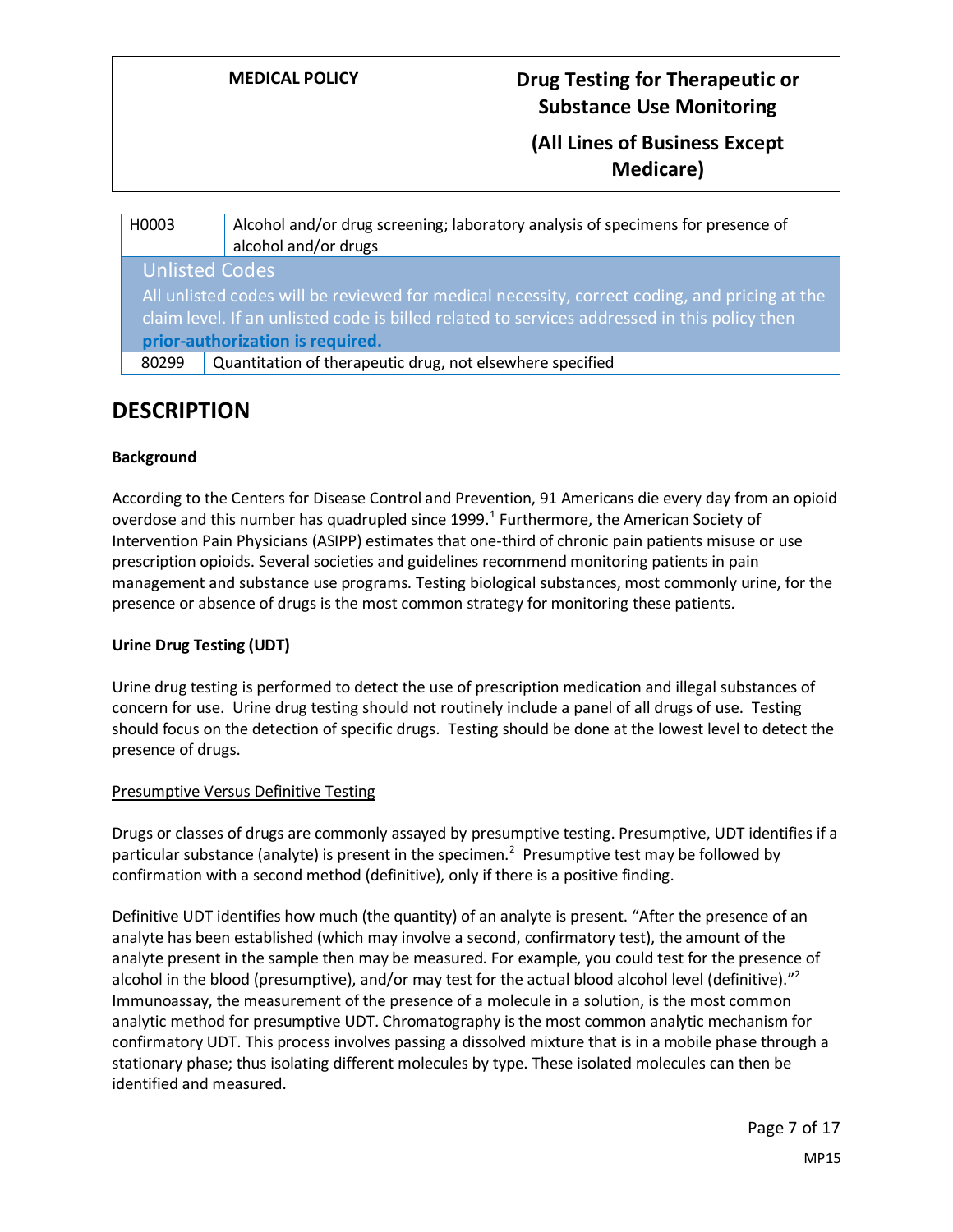| <b>MEDICAL POLICY</b> | Drug Testing for Therapeutic or<br><b>Substance Use Monitoring</b> |
|-----------------------|--------------------------------------------------------------------|
|                       | (All Lines of Business Except<br>Medicare)                         |

All urine drug testing should be performed on a frequency appropriate for clinical needs. Adherence to substance use treatment is best measured through random testing rather than scheduled testing.

| Table 1. Comparison of Presumptive and Definitive Urine Drug Testing <sup>3</sup> |  |  |  |  |
|-----------------------------------------------------------------------------------|--|--|--|--|
|-----------------------------------------------------------------------------------|--|--|--|--|

|                              | <b>Presumptive</b>                                                               | <b>Definitive</b>                                                                                   |
|------------------------------|----------------------------------------------------------------------------------|-----------------------------------------------------------------------------------------------------|
| Analytic<br><b>Technique</b> | Immunoassay                                                                      | Gas Chromatography-Mass Spectrometry<br>(GC-MS) or High Performance Liquid<br>Chromatography (HPLC) |
| Sensitivity                  | Low or none when testing for semi-<br>synthetic or synthetic opioids             | High                                                                                                |
| <b>Specificity</b>           | Varies based on assay used- can result in<br>false positives and false negatives | High                                                                                                |
| <b>Use</b>                   | Presumptive analysis; detects classes of<br>drugs                                | Definitive analysis; identifies the quantity of<br>a specific drug                                  |

## **Oral Fluid Drug Testing**

Oral fluid drug testing utilizes saliva samples as a means for therapeutic or substance use monitoring.<sup>4</sup> The use of these tests has increased considerably due to their quick and non-invasive approach, and the ability to conduct them outside of the lab. Additionally, the use of screening cartridges and devices that provide an instantaneous electronic readout are available and widely used.

## **Hair Sample Drug Testing**

A hair follicle drug test involves the removal of a small amount of hair to evaluate drug use in the last 90 days.<sup>5</sup> Enzyme-linked immunosorbent assay is used first, and if a positive result is seen, confirmatory testing is performed. The sampling can be taken in a health care setting, workplace, or at home, but the analysis must be performed in the lab.

## **REVIEW OF EVIDENCE**

A review of the ECRI, Hayes, Cochrane, and PubMed databases was conducted regarding the use of presumptive and confirmatory urine drug testing, oral fluid drug testing, and hair sample drug testing. Below is a summary of the available evidence identified through October 2021.

Several studies were identified which evaluated the analytic validity (i.e., sensitivity and specificity) of urine drug testing.<sup>6-18</sup> However, no studies were identified which assessed the clinical utility of urine drug testing for monitoring patients in pain management and substance use programs. Therefore, no reliable conclusions can be drawn regarding urine drug testing and its possible impact on health outcomes in these patient populations.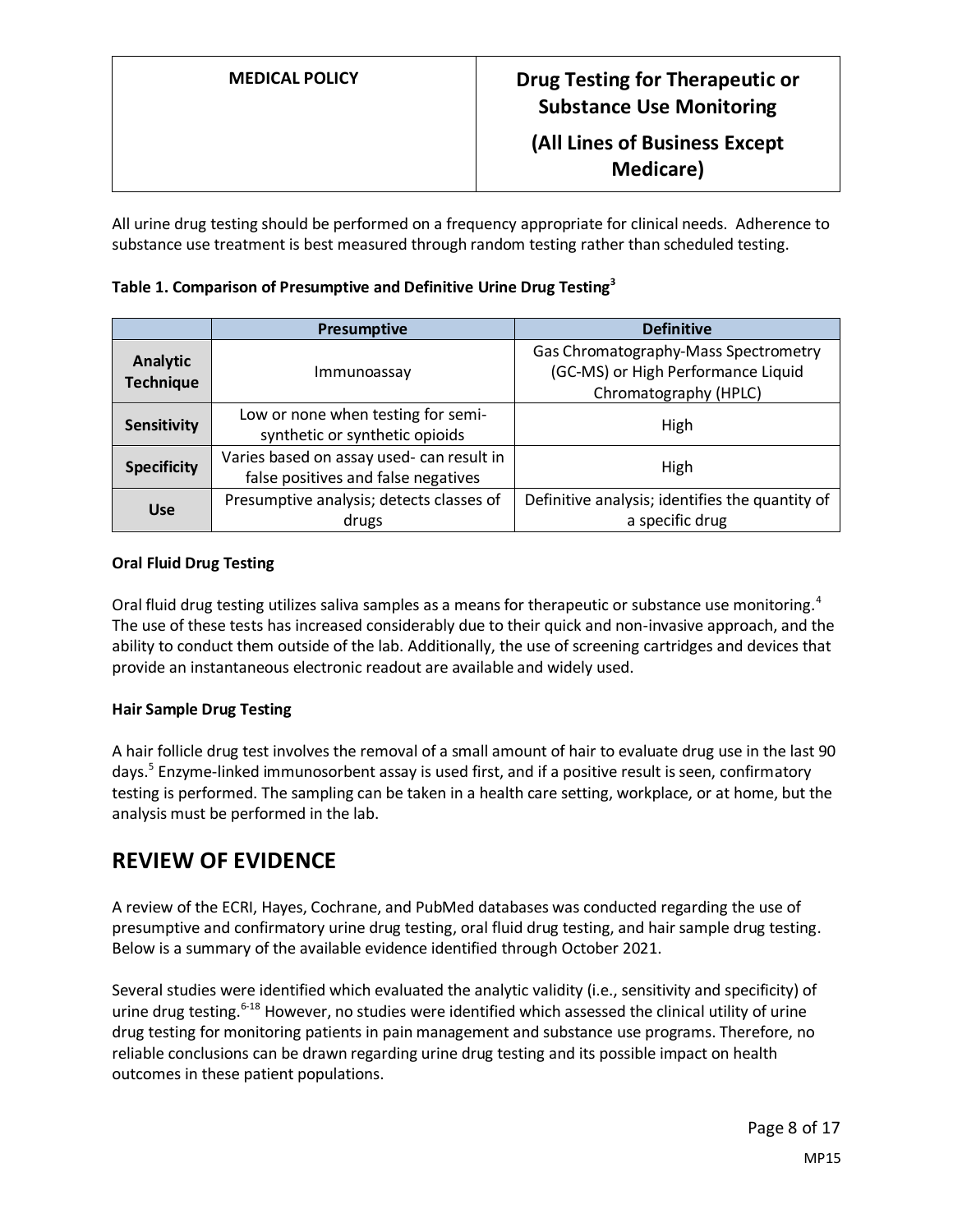## **CLINICAL PRACTICE GUIDELINES**

Oregon Health Evidence Review Commission (HERC)

In 2018, HERC published a coverage guidance for urine drug testing. The coverage guidance recommended the following:

"Urine drug testing (UDT) using presumptive testing is recommended for coverage (weak recommendation) when the results will affect treatment planning.

Definitive testing is recommended for coverage as a confirmatory test only when the result of the presumptive testing is inconsistent with the patient's history, presentation, or current prescribed medication plan, and the results would change management.

Definitive testing other than to confirm the results of a presumptive test as specified above is not recommended for coverage (weak recommendation), unless the clinician suspects use of a substance that is inadequately detected by presumptive UDT (e.g., fentanyl).

Definitive testing is recommended for coverage for no more than seven substances per day.

In patients receiving treatment for a substance use disorder, random UDT is recommended for coverage (weak recommendation). Up to 36 presumptive tests and 12 definitive tests are recommended per year. These limits must be applied in accordance with mental health parity law.

In patients receiving chronic opioid therapy for chronic pain, random UDT is recommended for coverage (weak recommendation), with frequency of testing depending on the patient's risk level (using a validated opioid risk assessment tool). Definitive testing should be conducted only for confirmatory purposes as described above and should not exceed 12 tests per year:

- Low Risk: Random presumptive testing up to two times per year
- Moderate Risk: Random presumptive testing up to four times per year
- High Risk: Random presumptive testing up to 12 times per year

In patients with unexplained alteration of mental status and when knowledge of drug use is necessary for medical management (e.g., emergency department evaluation for altered mental status), UDT (presumptive and confirmatory definitive testing, if indicated) is recommended for coverage not subject to the above limitations (weak recommendation)."<sup>19</sup>

The HERC coverage guidance gives no recommendation for drug testing using oral fluid or hair samples.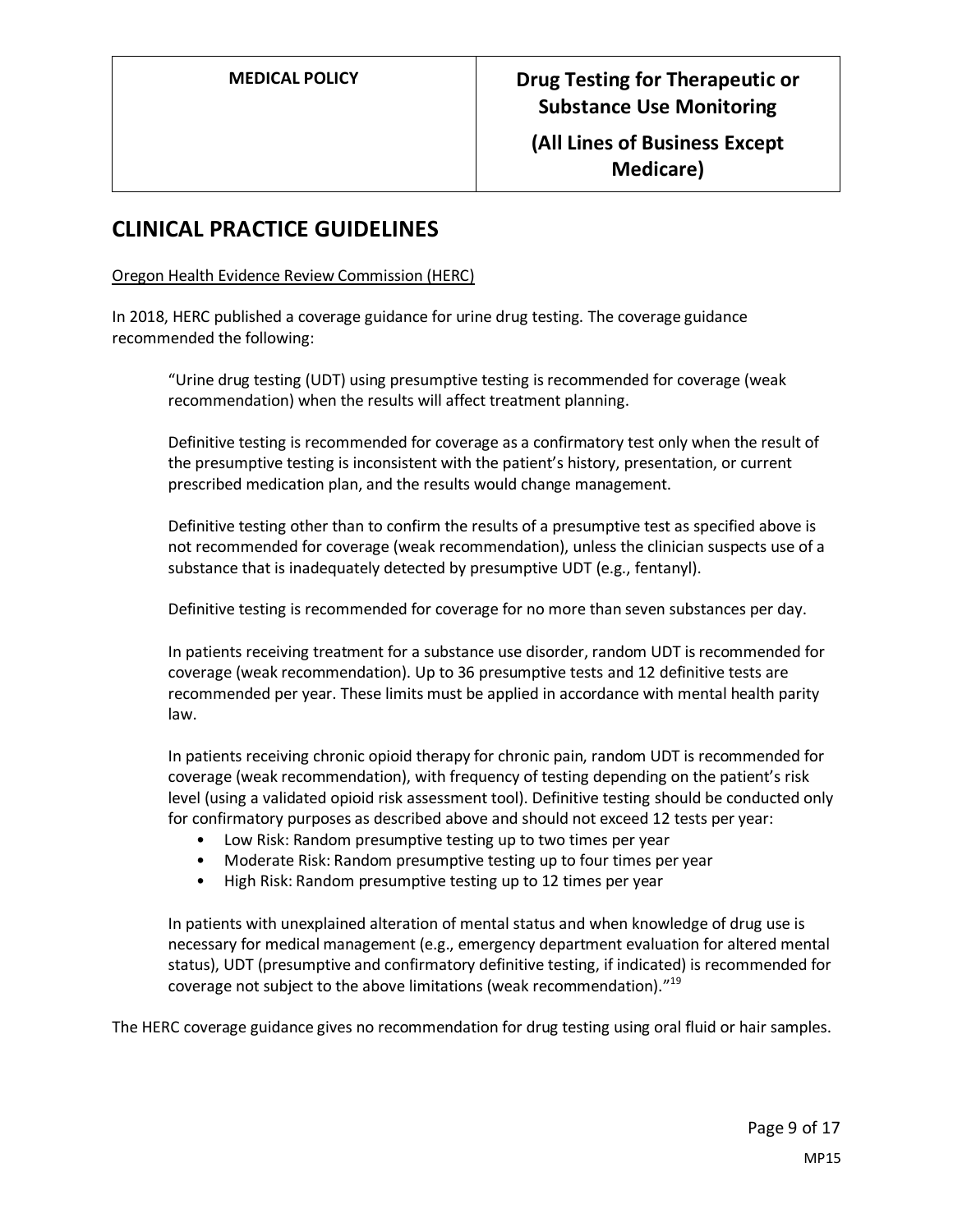## Department of Veterans Affairs/Department of Defense (VA/DoD)

The 2017 VA/DoD evidence-based guideline for opioid therapy for chronic pain gave the following recommendation:

"The Work Group recommends implementing risk mitigation strategies upon initiation of long-term opioid therapy, starting with an informed consent conversation covering the risks and benefits of opioid therapy as well as alternative therapies. The strategies and their frequency should be commensurate with risk factors and include:

- Ongoing, random urine drug testing (including appropriate confirmatory testing)
- Checking state prescription drug monitoring programs
- Monitoring for overdose potential and suicidality
- Providing overdose education
- Prescribing of naloxone rescue and accompanying education $n^{20}$

(Strong for; Reviewed, New-replaced)—defined as "the work group recommends offering this option" and it is a "recommendation from a previous CPG that has been carried over to the updated CPG that has been changed following review of the evidence."<sup>20</sup>

The guideline gives no recommendation for drug testing using oral fluid or hair samples.

## Washington State Department of Labor Industries

The 2013 Washington State Department of Labor Industries guideline for prescribing opioids to treat pain in injured workers gave the following recommendations for urine drug testing:

"Use of chronic opioid therapy requires regular monitoring and documentation, such as screening for risk of co-morbid conditions with validated tools, checking the Prescription Monitoring Program database, assessing clinically meaningful improvement in function and administering random urine drug tests."<sup>21</sup>

The 2015 Washington State Agency Medical Directors' Group (AMDG) Interagency Guideline on Prescribing Opioids for Pain gave the following considerations regarding urine drug testing for specific classes of drugs $^{22}$ :

- *Opioids or "Opiates"—Natural (from opium)*
	- $\circ$  Immunoassays for "opiates" are responsive for morphine and codeine but do not distinguish which is present. Confirmatory testing is required to reliably identify drug(s) present. Since codeine is metabolized to morphine and small quantities to hydrocodone, these drugs may be found in the urine. Also, morphine may metabolize to produce a small amount (<10%) of hydromorphone.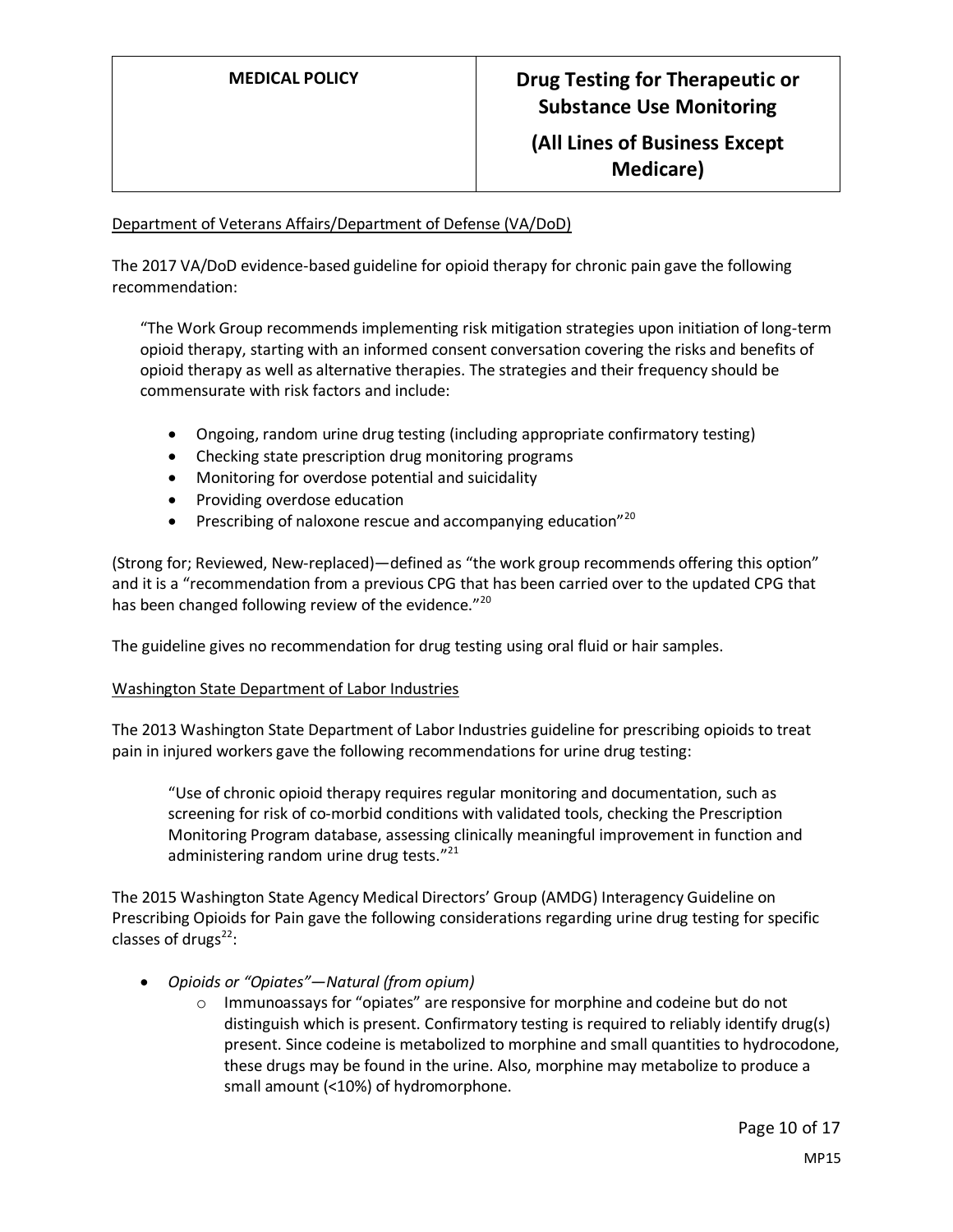- *Opioids—Semisynthetic (derived from opium)*
	- $\circ$  "Opiates" immunoassays may also detect semisynthetic opioids depending on their cross-reactivity pattern. However, a negative result does not exclude use of semisynthetic opioids. Confirmatory testing (GC/MS or LC/MS/MS) is required to verify compliance with the prescribed semisynthetic opioid(s).
	- o Since hydrocodone is metabolized in small amounts to hydromorphone, both may be found in the urine. Likewise, oxycodone is metabolized to oxymorphone, so these may both be present in the urine of oxycodone users. However, the reverse is not true. In other words, hydromorphone and oxymorphone use does not result in positive screens for hydrocodone and oxycodone, respectively.
- *Synthetic Opioids*
	- $\circ$  Current "opiates" immunoassays do not detect synthetic opioids. Thus confirmatory testing (GC/MS or LC/MS/MS) is needed to identify these drugs. If the purpose is to document compliance with treatment, the laboratory can be instructed to remove the cutoff concentration so that the presence of lower concentrations can be identified.

The guideline gives no recommendation for drug testing using oral fluid or hair samples.

#### Centers for Disease Control and Prevention (CDC)

The 2016 evidence-based CDC guideline for prescribing opioids for chronic pain recommended the following:

"When prescribing opioids for chronic pain, clinicians should use urine drug testing before starting opioid therapy and consider urine drug testing at least annually to assess for prescribed medications as well as other controlled prescription drugs and illicit drugs (recommendation category: B, evidence type: 4). $"^{23}$ 

A category B recommendation is defined as "(i)ndividual decision making needed; different choices will be appropriate for different patients. Clinicians help patients arrive at a decision consistent with patient values and preferences and specific clinical situations."<sup>23</sup> Type 4 evidence is defined as "(c)linical experience and observations, observational studies with important limitations, or randomized clinical trials with several major limitations."<sup>23</sup>

#### American Pain Society/College on Problems of Drug Dependence (APS/CPDD)

The 2014 APS/CPDD evidence-based clinical practice guideline for methadone safety recommended the following regarding urine drug testing:

• The panel recommends that clinicians obtain urine drug screens prior to initiating methadone and at regular intervals in patients prescribed methadone for opioid addiction (strong recommendation, low-quality evidence).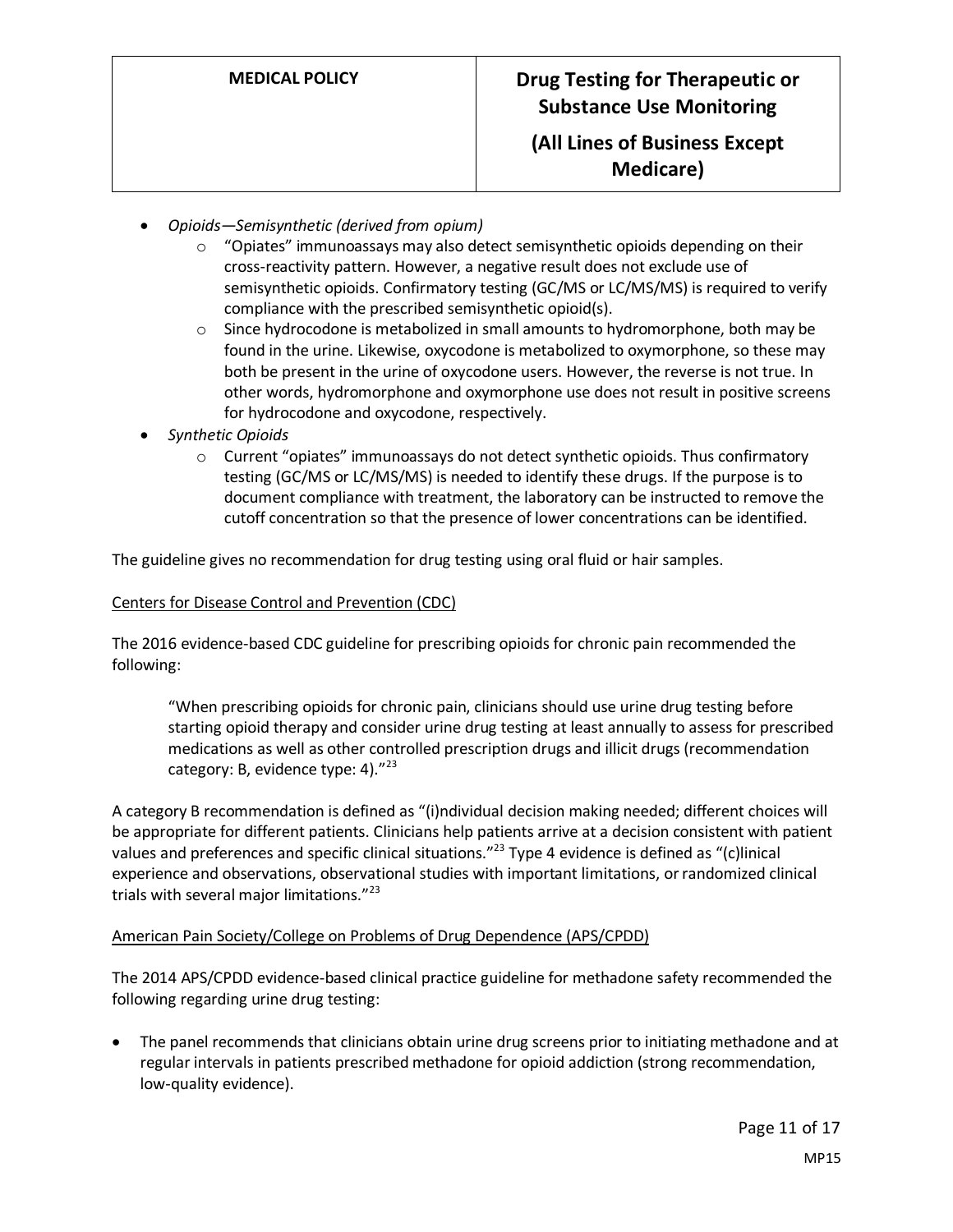**Medicare)**

• The panel recommends that patients prescribed methadone for chronic pain who have risk factors for drug use undergo urine drug testing prior to initiating methadone and at regular intervals thereafter; it recommends that clinicians consider urine drug testing in all patients regardless of assessed risk status (strong recommendation, low-quality evidence).<sup>24</sup>

The guideline gives no recommendation for drug testing using oral fluid or hair samples.

#### American Pain Society and American Academy of Pain Medicine (APS/AAPM)

The 2009 APS/AAPM evidence-based clinical practice guideline for the use of chronic opioid therapy (COT) in chronic noncancer pain recommended the following:

- Clinicians should reassess patients on COT periodically and as warranted by changing circumstances. Monitoring should include documentation of pain intensity and level of functioning, assessments of progress towards achieving therapeutic goals, presence of adverse events, and adherence to prescribed therapies (strong recommendation, low-quality evidence).
- In patients on COT who are at high risk or who have engaged in aberrant drug-related behaviors, clinicians should periodically obtain urine drug screens or other information to confirm adherence to the COT plan of care (strong recommendation, low-quality evidence).
- In patients on COT not at high risk and not known to have engaged in aberrant drug-related behaviors, clinicians should consider periodically obtaining urine drug screens or other information to confirm adherence to the COT plan of care (weak recommendation, low-quality evidence).<sup>25</sup>

The guideline gives no recommendation for drug testing using oral fluid or hair samples.

#### American Society of Interventional Pain Physicians (ASIPP)

The 2006 (revised 2012) ASIPP evidence-based guideline for responsible opioid prescribing in chronic non-cancer pain gave the following recommendations:

Regarding the initial steps of opioid therapy, ASIPP states:

"Urine drug testing (UDT) must be implemented from initiation along with subsequent adherence monitoring, in an in office setting with immunoassay and confirmation for accuracy with chromatography in select cases, to identify patients who are non-compliant or abusing prescription drugs or illicit drugs, and urine drug testing may decrease prescription drug use or illicit drug use when patients are in chronic pain management therapy. (Evidence: good) $^{\prime\prime\prime6}$ 

Regarding adherence monitoring, ASIPP states:

"In order to reduce prescription drug use and doctor shopping, adherence monitoring by urine drug testing and PMDPs (prescription drug monitoring programs) provide evidence that is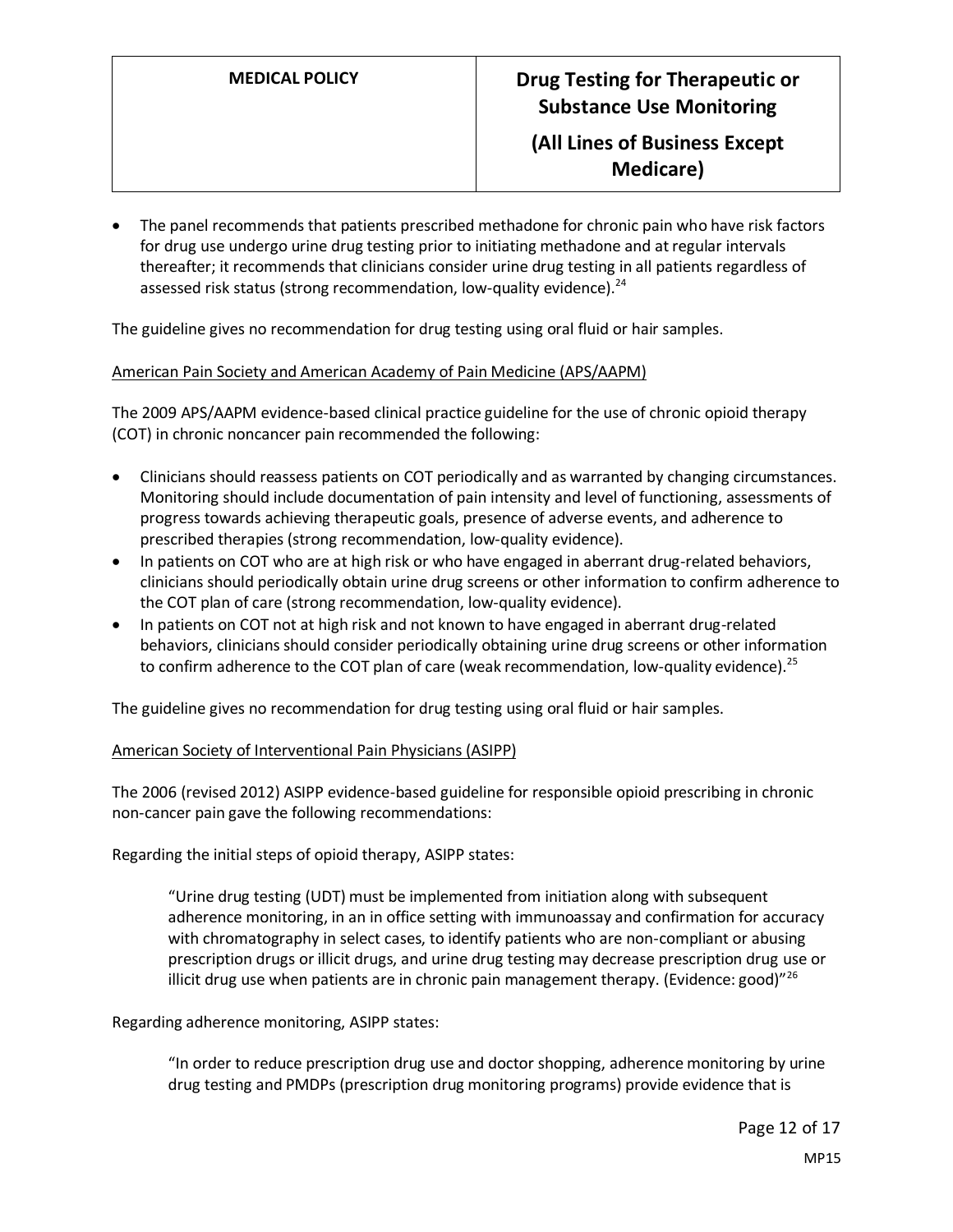essential to the identification of those patients who are non-compliant or abusing prescription drugs or illicit drugs. (Evidence: fair)"<sup>26</sup>

The guideline gives no recommendation for drug testing using oral fluid or hair samples.

#### American Society of Addiction Medicine (ASAM)

In 2013, ASAM published a white paper which, "describes the uses of drug testing as a primary prevention, diagnostic, and monitoring tool to identify the presence or absence of drugs of use or therapeutic agents related to addiction management in multiple settings."<sup>27</sup> The guidelines note the following regarding presumptive and definitive testing:

"POC (point-of-care)testing, relying on IA (automated Immunoassay) technology, is currently limited to a relatively narrow range of drug classes and a few specific drugs (usually 15 or less) and to urine and oral fluid samples. IA drug tests are incapable of distinguishing among specific drugs within a class (e.g. amphetamines, barbiturates, benzodiazepines, opioids), are variably reactive with drugs within a class, and are vulnerable to cross-reactivity with other, sometimes unrelated, molecules. Laboratory-based immunoassays are available for scores of drugs, but because the technology requires an antibody and not all drugs elicit an antibody response (i.e. small molecules such as alcohol or ethyl sulfate), immunoassays are not available for all drugs.

Confirmation of presumptive positive results (and at times presumptive negative results) from laboratory or POC immunoassay tests is sometimes performed, potentially by GC-MS. Gas chromatography separates the different drugs or metabolites in a specimen, and mass spectrometry definitively identifies specific drugs or metabolites. GC-MS analysis typically focuses on a select group of related compounds and to achieve this selectivity may involve cumbersome and time-consuming extraction and chemical derivatization processes."

The ASAM guidelines cautioned against over-testing:

"Today, it is important not to let the best in drug testing become the enemy of the good, and to not embrace technologies merely because they are available and before their potential for improving patient care has been fully assessed. *The most important challenge in drug testing today is not the identification of every drug that we are technologically capable of detecting, but to do medically necessary and accurate testing for those drugs that are most likely to impact clinical decisions.* Choices of technology should be based on the clinical situation and patient risk. Cost must be considered in the choice of drug testing in balance with the clinical goals for each patient. The major need today is the wider and smarter use of the currently available drug testing technologies and practices."

In 2017, ASAM published consensus guidelines which focused on when, where, and how often it is appropriate to perform drug testing to identify risk in patients with addition.<sup>28</sup> The guideline indicated the following: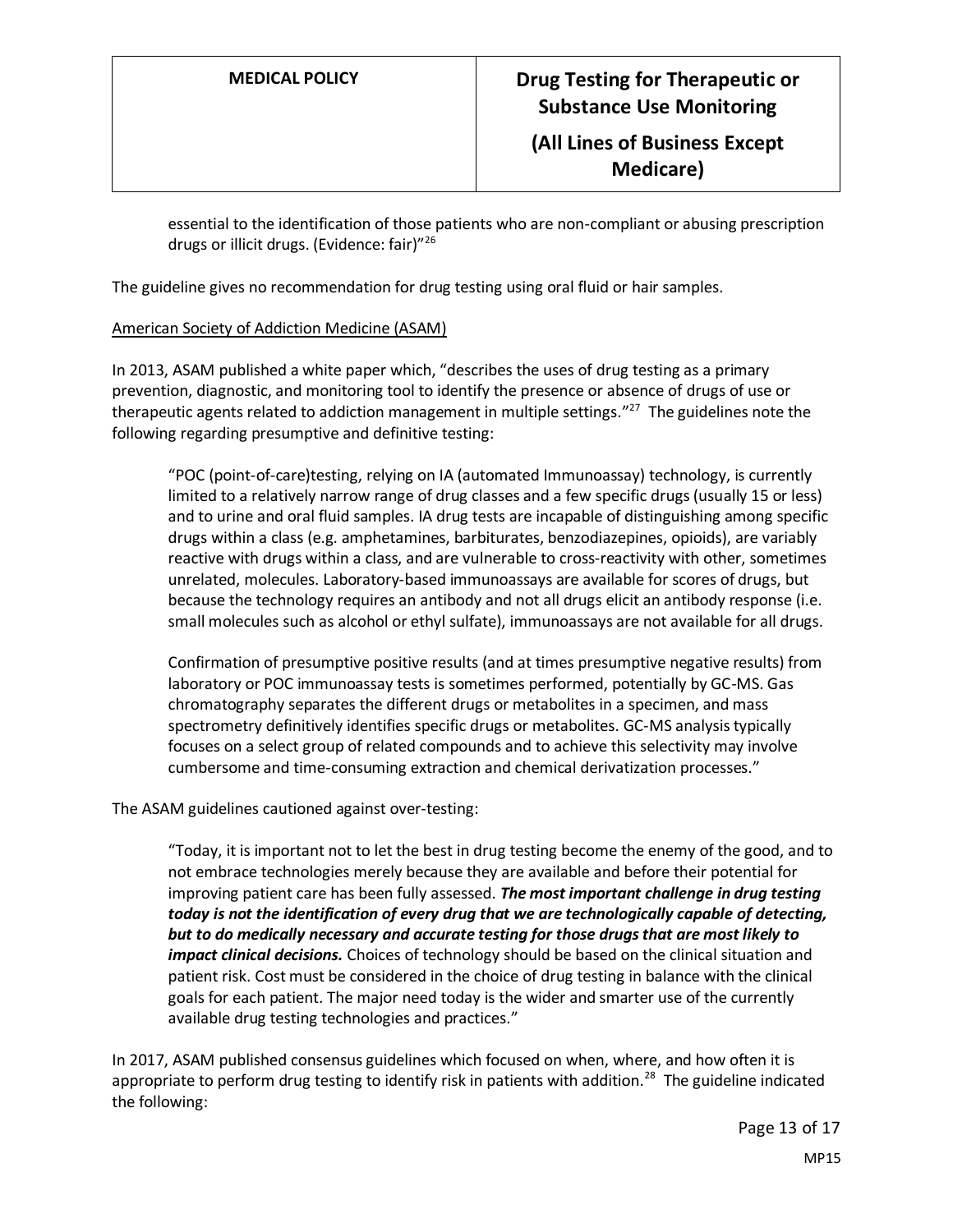**Medicare)**

- "Before choosing the type of test and matrix, providers should determine the questions they are seeking to answer and familiarize themselves with the benefits and limitations of each test and matrix.
- Drug testing panels should be based on the patient's drug(s) of choice and prescribed medications, and drugs commonly used in the patient's geographic location and peer group.
- Definitive testing techniques should be used whenever a provider wants to detect specific substances not identified by presumptive methods, quantify levels of the substance present, and refine the accuracy of the results.
- Definitive testing should be used when the results inform clinical decisions with major clinical or non-clinical implications for the patient (eg, treatment transition, changes in medication therapies, changes in legal status).
- When ordering a definitive test, providers should advise the testing laboratory if the presence of any particular substance or group of substances is suspected or expected."

The guideline gives no recommendation for drug testing using oral fluid or hair samples.

# **POLICY SUMMARY**

The evidence is insufficient to establish the clinical utility of urine drug testing for monitoring patients in pain management and substance use programs. However, several clinical practice guidelines agree that urine drug testing, both presumptive and definitive, is necessary to mitigate risk, monitor adherence to prescribed treatments, and prevent adverse effects in these patient populations. Therefore, presumptive and/or definitive urine drug testing may be considered medically necessary when criteria are met.

<span id="page-13-0"></span>There is insufficient evidence to establish the analytic validity and clinical utility of other methodologies used for drug testing, including hair and oral fluid samples. Additionally, no clinical practice guidelines recommend the use of hair or oral fluid samples for drug testing. Therefore, these drug testing methodologies are considered investigational.

# **INSTRUCTIONS FOR USE**

Company Medical Policies serve as guidance for the administration of plan benefits. Medical policies do not constitute medical advice nor a guarantee of coverage. Company Medical Policies are reviewed annually and are based upon published, peer-reviewed scientific evidence and evidence-based clinical practice guidelines that are available as of the last policy update. The Companies reserve the right to determine the application of Medical Policies and make revisions to Medical Policies at any time. Providers will be given at least 60-days' notice of policy changes that are restrictive in nature.

The scope and availability of all plan benefits are determined in accordance with the applicable coverage agreement. Any conflict or variance between the terms of the coverage agreement and Company Medical Policy will be resolved in favor of the coverage agreement.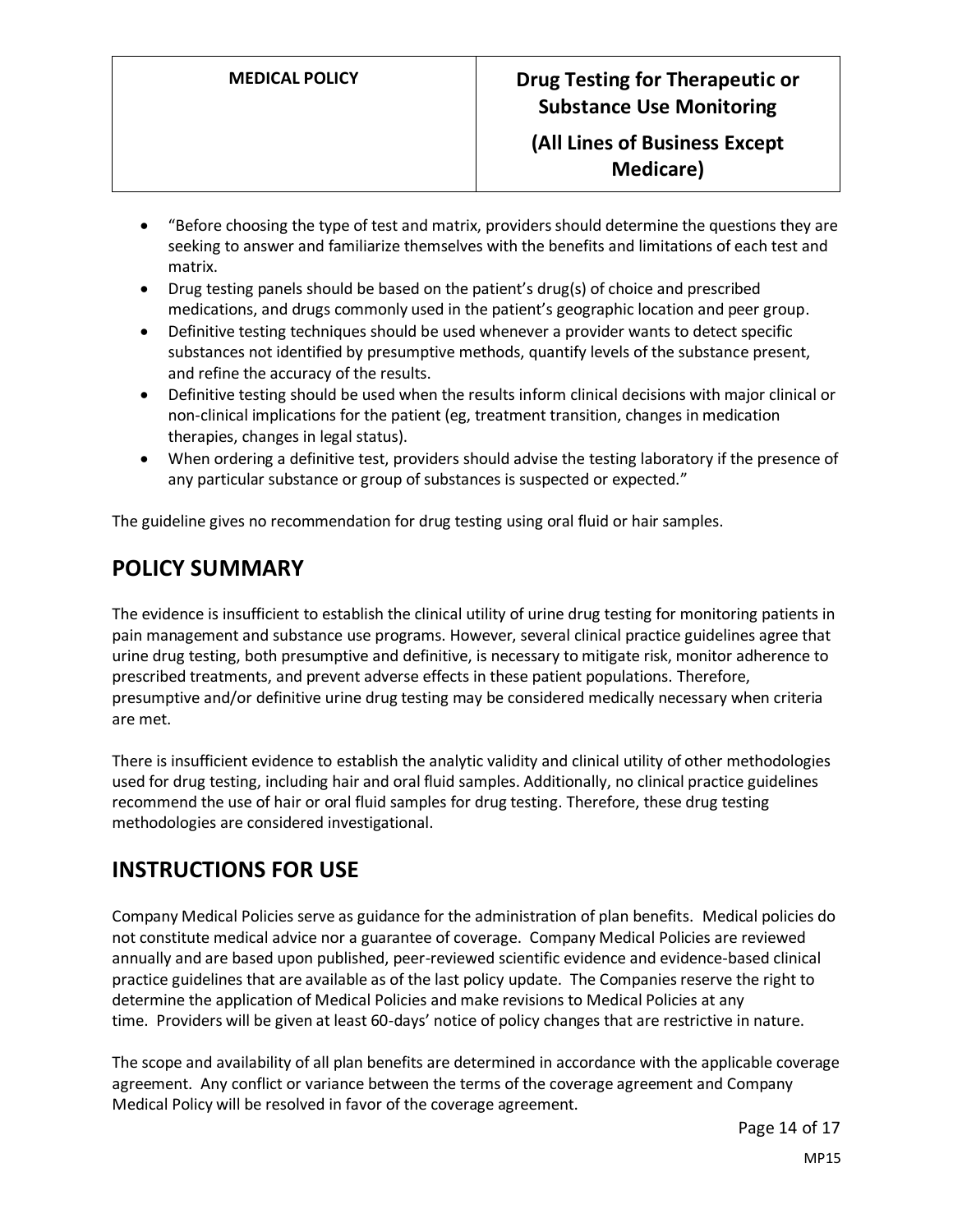**Medicare)**

## **REGULATORY STATUS**

#### Mental Health Parity Statement

Coverage decisions are made on the basis of individualized determinations of medical necessity and the experimental or investigational character of the treatment in the individual case. In cases where medical necessity is not established by policy for specific treatment modalities, evidence not previously considered regarding the efficacy of the modality that is presented shall be given consideration to determine if the policy represents current standards of care.

## **REFERENCES**

- 1. Centers for Disease Control and Prevention: Opioid Overdose- Understanding the Epidemic. [https://www.cdc.gov/drugoverdose/epidemic/index.html.](https://www.cdc.gov/drugoverdose/epidemic/index.html) Accessed 11/22/2017.
- 2. American Academy of Professional Coders: Qualitative vs. Quantitative Drug Testing. [https://www.aapc.com/blog/19170-qualitative-vs-quantitative-drug-testing/.](https://www.aapc.com/blog/19170-qualitative-vs-quantitative-drug-testing/) Published 2012. Accessed 11/22/2017.
- 3. Opiod Risk: Screening vs. Confirmatory Tests. [https://www.opioidrisk.com/node/489.](https://www.opioidrisk.com/node/489) Accessed 11/22/2017.
- 4. Drummer OH. Drug testing in oral fluid. *Clin Biochem Rev.* 2006;27(3):147-159. <https://www.ncbi.nlm.nih.gov/pubmed/17268583>
- 5. Eske J. What to know about hair follicle drug tests. [https://www.medicalnewstoday.com/articles/325013.](https://www.medicalnewstoday.com/articles/325013) Published 2019. Accessed 7/7/2020.
- 6. Barnes AJ, Young S, Spinelli E, Martin TM, Klette KL, Huestis MA. Evaluation of a homogenous enzyme immunoassay for the detection of synthetic cannabinoids in urine. *Forensic science international.* 2014;241:27-34.
- 7. Blum K, Han D, Femino J, et al. Systematic evaluation of "compliance" to prescribed treatment medications and "abstinence" from psychoactive drug abuse in chemical dependence programs: data from the comprehensive analysis of reported drugs. *PloS one.* 2014;9(9):e104275.
- 8. Bodor GS. Quantitative, Multidrug Pain Medication Testing by Liquid Chromatography: Tandem Mass Spectrometry (LC-MS/MS). *Methods in molecular biology (Clifton, NJ).* 2016;1383:223-240.
- 9. Castaneto MS, Scheidweiler KB, Gandhi A, et al. Quantitative urine confirmatory testing for synthetic cannabinoids in randomly collected urine specimens. *Drug testing and analysis.*  2015;7(6):483-493.
- 10. Colby JM, Wu AH, Lynch KL. Analysis of codeine positivity in urine of pain management patients. *Journal of analytical toxicology.* 2015;39(5):407-410.
- 11. Dickerson JA, Laha TJ, Pagano MB, O'Donnell BR, Hoofnagle AN. Improved detection of opioid use in chronic pain patients through monitoring of opioid glucuronides in urine. *Journal of analytical toxicology.* 2012;36(8):541-547.
- 12. Donroe JH, Holt SR, O'Connor PG, Sukumar N, Tetrault JM. Interpreting quantitative urine buprenorphine and norbuprenorphine levels in office-based clinical practice. *Drug and alcohol dependence.* 2017;180:46-51.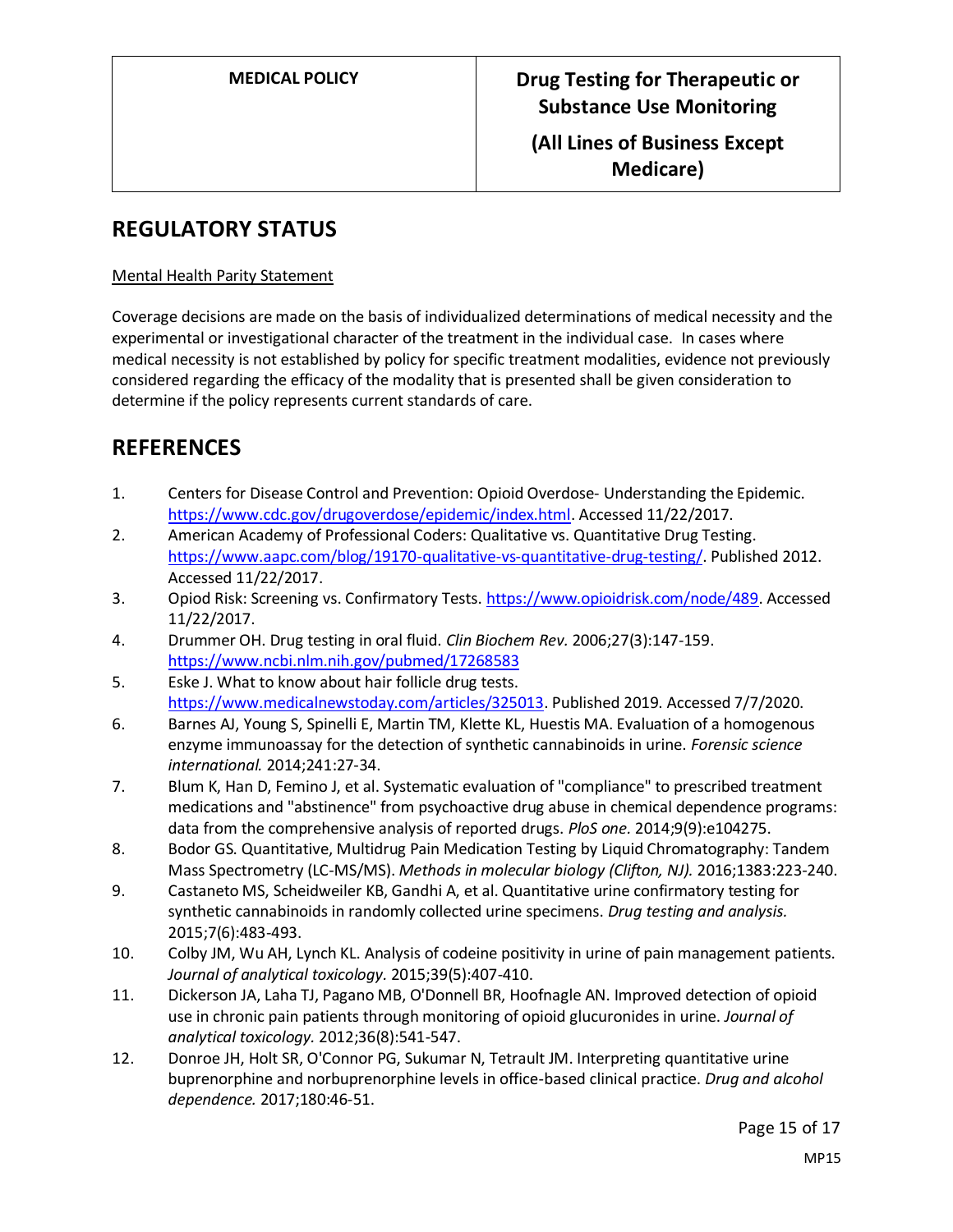- 13. Doyle K, Strathmann FG. Cost and Efficacy Assessment of an Alternative Medication Compliance Urine Drug Testing Strategy. *Pain medicine (Malden, Mass).* 2017;18(2):307-315.
- 14. Gasparini M, Curatolo M, Assini W, Bozzoni E, Tognoli N, Dusi G. Confirmatory method for the determination of nandrolone and trenbolone in urine samples using immunoaffinity cleanup and liquid chromatography-tandem mass spectrometry. *Journal of chromatography A.*  2009;1216(46):8059-8066.
- 15. Knezevic NN, Khan OM, Beiranvand A, Candido KD. Repeated Quantitative Urine Toxicology Analysis May Improve Chronic Pain Patient Compliance with Opioid Therapy. *Pain physician.*  2017;20(2s):S135-s145.
- 16. Kwong TC, Magnani B, Moore C. Urine and oral fluid drug testing in support of pain management. *Critical reviews in clinical laboratory sciences.* 2017;54(6):433-445.
- 17. Krock K, Pesce A, Ritz D, et al. Lower Cutoffs for LC-MS/MS Urine Drug Testing Indicates Better Patient Compliance. *Pain physician.* 2017;20(7):E1107-e1113.
- 18. Saleem M, Martin H, Tolya A, Coates P. Do all screening immunoassay positive buprenorphine samples need to be confirmed? *Annals of clinical biochemistry.* 2017;54(6):707-711.
- 19. Health Evidence Review Commission. Health Evidence Review Commission (HERC) Coverage Guidance: Urine Drug Testing. Approved 8/9/2018. [https://www.oregon.gov/oha/HPA/DSI-](https://www.oregon.gov/oha/HPA/DSI-HERC/EvidenceBasedReports/CG%20Urine%20Drug%20Testing.pdf)[HERC/EvidenceBasedReports/CG%20Urine%20Drug%20Testing.pdf.](https://www.oregon.gov/oha/HPA/DSI-HERC/EvidenceBasedReports/CG%20Urine%20Drug%20Testing.pdf) Accessed 11/4/2021.
- 20. National Guideline C. VA/DoD clinical practice guideline for opioid therapy for chronic pain. 2017[. https://www.guideline.gov/summaries/summary/50703/vadod-clinical-practice](https://www.guideline.gov/summaries/summary/50703/vadod-clinical-practice-guideline-for-opioid-therapy-for-chronic-pain?q=urine+drug+testing)[guideline-for-opioid-therapy-for-chronic-pain?q=urine+drug+testing](https://www.guideline.gov/summaries/summary/50703/vadod-clinical-practice-guideline-for-opioid-therapy-for-chronic-pain?q=urine+drug+testing)
- 21. National Guideline C. Guideline for prescribing opioids to treat pain in injured workers. 2013. [https://www.guideline.gov/summaries/summary/43745/guideline-for-prescribing-opioids-to](https://www.guideline.gov/summaries/summary/43745/guideline-for-prescribing-opioids-to-treat-pain-in-injured-workers?q=urine+drug+testing)[treat-pain-in-injured-workers?q=urine+drug+testing](https://www.guideline.gov/summaries/summary/43745/guideline-for-prescribing-opioids-to-treat-pain-in-injured-workers?q=urine+drug+testing)
- 22. Washington State Agency Medical Directors' Group. Interagency Guideline on Prescribing Opioids for Pain. June 2015. [http://www.agencymeddirectors.wa.gov/Files/2015AMDGOpioidGuideline.pdf.](http://www.agencymeddirectors.wa.gov/Files/2015AMDGOpioidGuideline.pdf) Accessed 11/4/2021.
- 23. National Guideline C. CDC guideline for prescribing opioids for chronic pain & mdash; United States, 2016. 2016. [https://www.guideline.gov/summaries/summary/50153/cdc-guideline-for](https://www.guideline.gov/summaries/summary/50153/cdc-guideline-for-prescribing-opioids-for-chronic-pain---united-states-2016?q=urine+drug+testing)[prescribing-opioids-for-chronic-pain---united-states-2016?q=urine+drug+testing](https://www.guideline.gov/summaries/summary/50153/cdc-guideline-for-prescribing-opioids-for-chronic-pain---united-states-2016?q=urine+drug+testing)
- 24. National Guideline C. Methadone safety: a clinical practice guideline from the American Pain Society and College on Problems of Drug Dependence, in collaboration with the Heart Rhythm Society. 2014. [https://www.guideline.gov/summaries/summary/49245/methadone-safety-a](https://www.guideline.gov/summaries/summary/49245/methadone-safety-a-clinical-practice-guideline-from-the-american-pain-society-and-college-on-problems-of-drug-dependence-in-collaboration-with-the-heart-rhythm-society?q=urine+drug+testing)[clinical-practice-guideline-from-the-american-pain-society-and-college-on-problems-of-drug](https://www.guideline.gov/summaries/summary/49245/methadone-safety-a-clinical-practice-guideline-from-the-american-pain-society-and-college-on-problems-of-drug-dependence-in-collaboration-with-the-heart-rhythm-society?q=urine+drug+testing)[dependence-in-collaboration-with-the-heart-rhythm-society?q=urine+drug+testing](https://www.guideline.gov/summaries/summary/49245/methadone-safety-a-clinical-practice-guideline-from-the-american-pain-society-and-college-on-problems-of-drug-dependence-in-collaboration-with-the-heart-rhythm-society?q=urine+drug+testing)
- 25. Chou R, Fanciullo GJ, Fine PG, et al. Clinical guidelines for the use of chronic opioid therapy in chronic noncancer pain. *The journal of pain : official journal of the American Pain Society.*  2009;10(2):113-130.
- 26. National Guideline C. American Society of Interventional Pain Physicians (ASIPP) guidelines for responsible opioid prescribing in chronic non-cancer pain: part 2 - guidance. 2012. [https://www.guideline.gov/summaries/summary/38257/american-society-of-interventional-](https://www.guideline.gov/summaries/summary/38257/american-society-of-interventional-pain-physicians-asipp-guidelines-for-responsible-opioid-prescribing-in-chronic-noncancer-pain-part-2--guidance?q=urine+drug+testing)